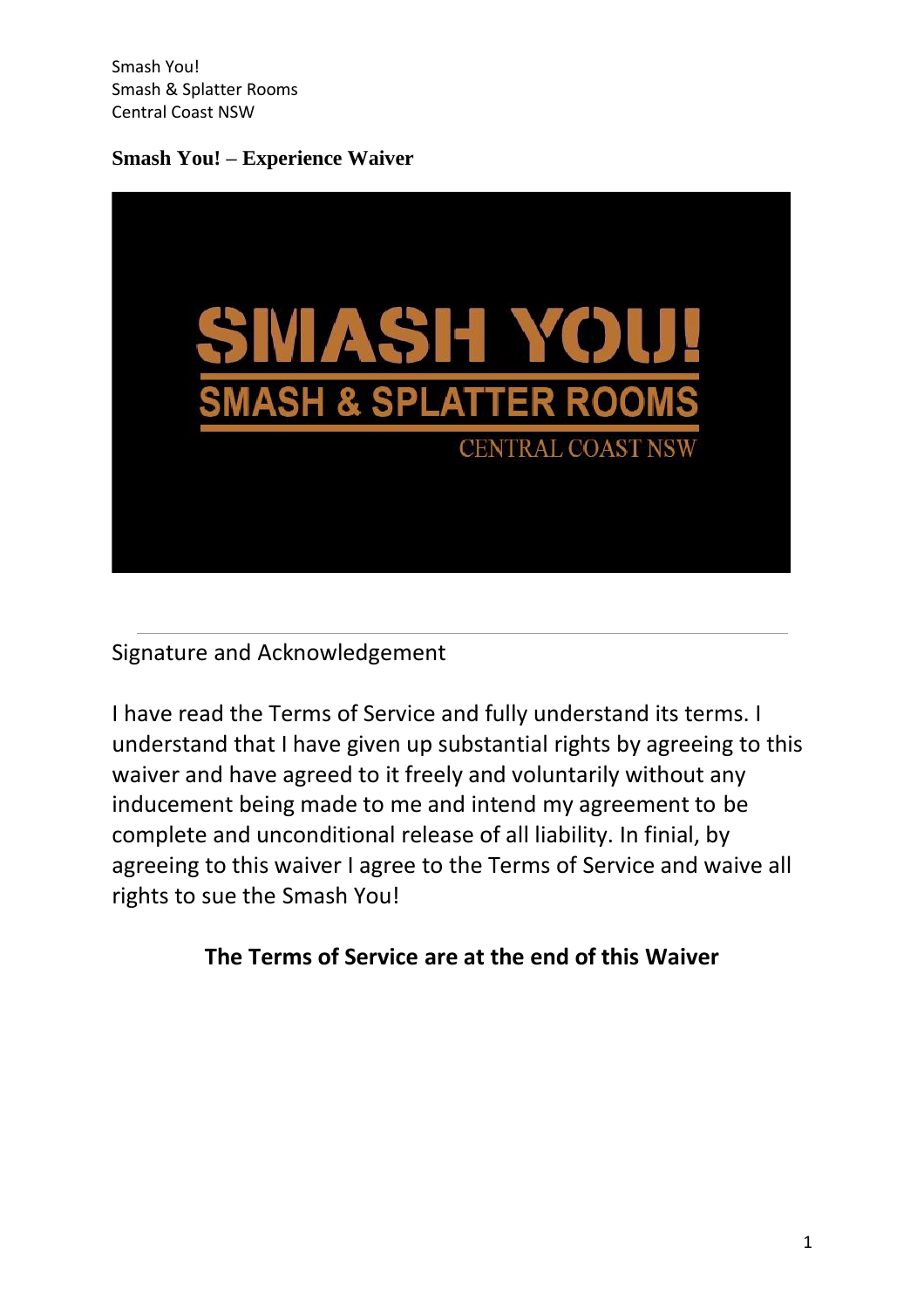# First Name\*

Last Name\*

DOB\*



Age\*



Gender\*

Address\* Suburb\* State\* Postcode\*

# Phone\*

Email\*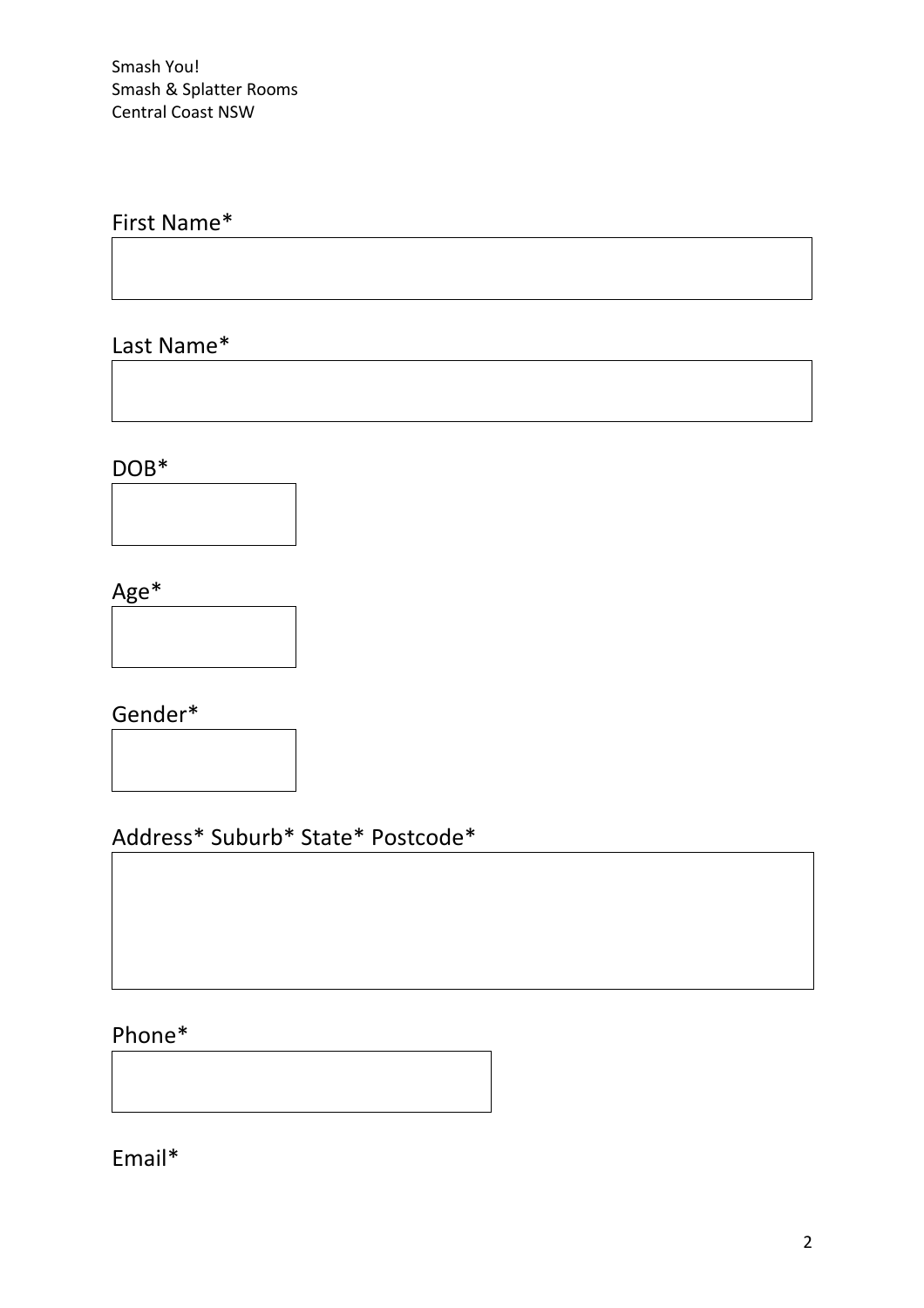Emergency Contact Name\*

Emergency Contact Phone\*

Do you have minors (under 18) accompanying you? **Please write Yes or No and if Yes please list Full Name and age\***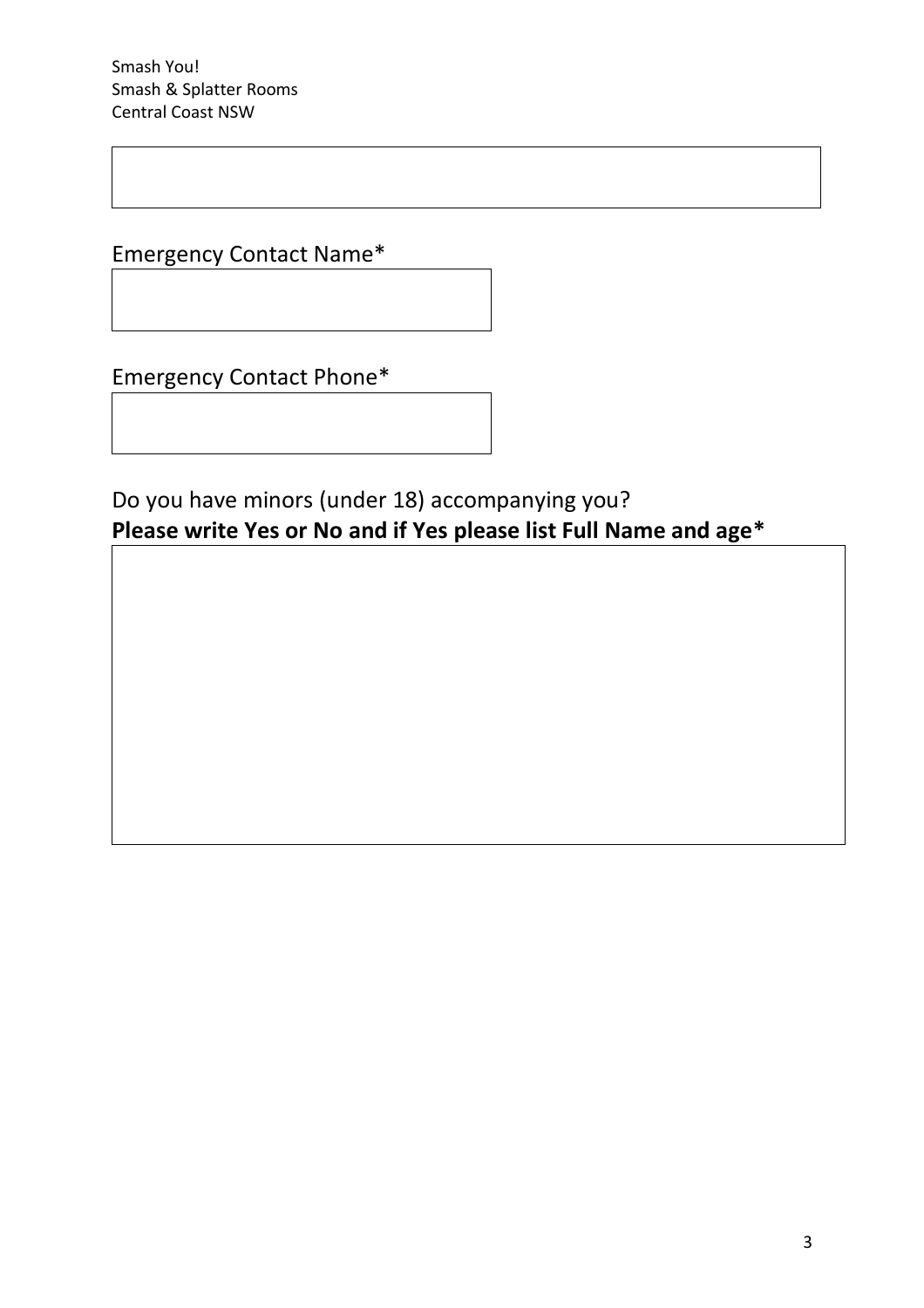# **Rules**

- Never remove your safety equipment whilst in any of our rooms
- Always hit forward towards the concrete wall.
- Do not attempt to lift any large item (e.g. washing machine).
- Do not jump or climb on any item.
- Do not break or kick items with your feet.
- Do not use the baseball bat to hit the washing machine.
- Be safe and have a smashing good time.
- I understand failure to comply by any of these rules, may result in myself being asked to leave and no refund will be issued.

Date\*

| ---- |  |  |
|------|--|--|
|      |  |  |
|      |  |  |
|      |  |  |
|      |  |  |
|      |  |  |
|      |  |  |
|      |  |  |

I agree to the Terms of Services & Rules\* (please sign)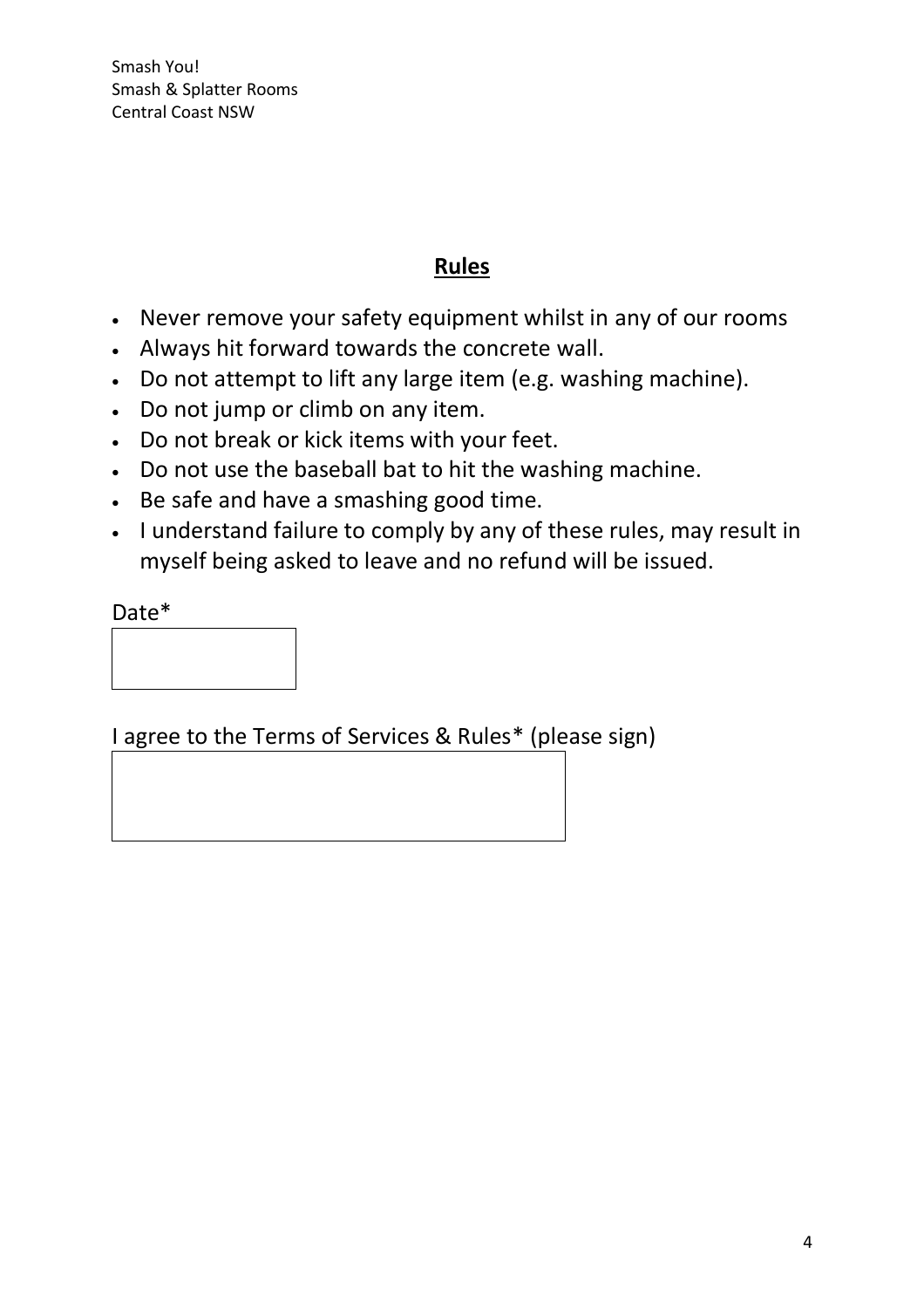# **Terms of Service**

## Introduction

Smash You! ABN 89 686 173 581 provides the Smash Room object smash experience, website and its associated Services. The Company allows Users of its services to use the following Services: Use its website to access information and purchase tickets for admission/entry to the Smash You! Rooms and smash Stuff.

#### Risk Warning

Recreational Activities, including the Smash You! Rooms involves a significant risk of physical harm or personal injury including but not limited to part/permanent disability or death to a User or Third Party entering and participating of the Smash You! Premises by a User or Third Party agrees to waive their right to sue the Company.

# **Important Terms**

#### Key Definitions

The following terms are used regularly throughout these Terms of Service and have a meaning (additional definitions are found in the General Conditions):

**Agreement** means these Terms of Service.

**Attire** means suitable clothing and attire to use the S Smash You! Rooms.

**Booking** means a booking to use the Smash You! Rooms.

**Booking Fee** means the Fee for a Booking.

Smash You! Rooms means the Smash Room operated by the company in which Users are allowed to smash Stuff.

**Company** means Smash You! ABN 89 686 173 581.

**Content** means any written, video, audio or other material provided to a User, in which the Company holds Intellectual Property Rights.

**Fee** means any fee payable by a User for access or use of a Service.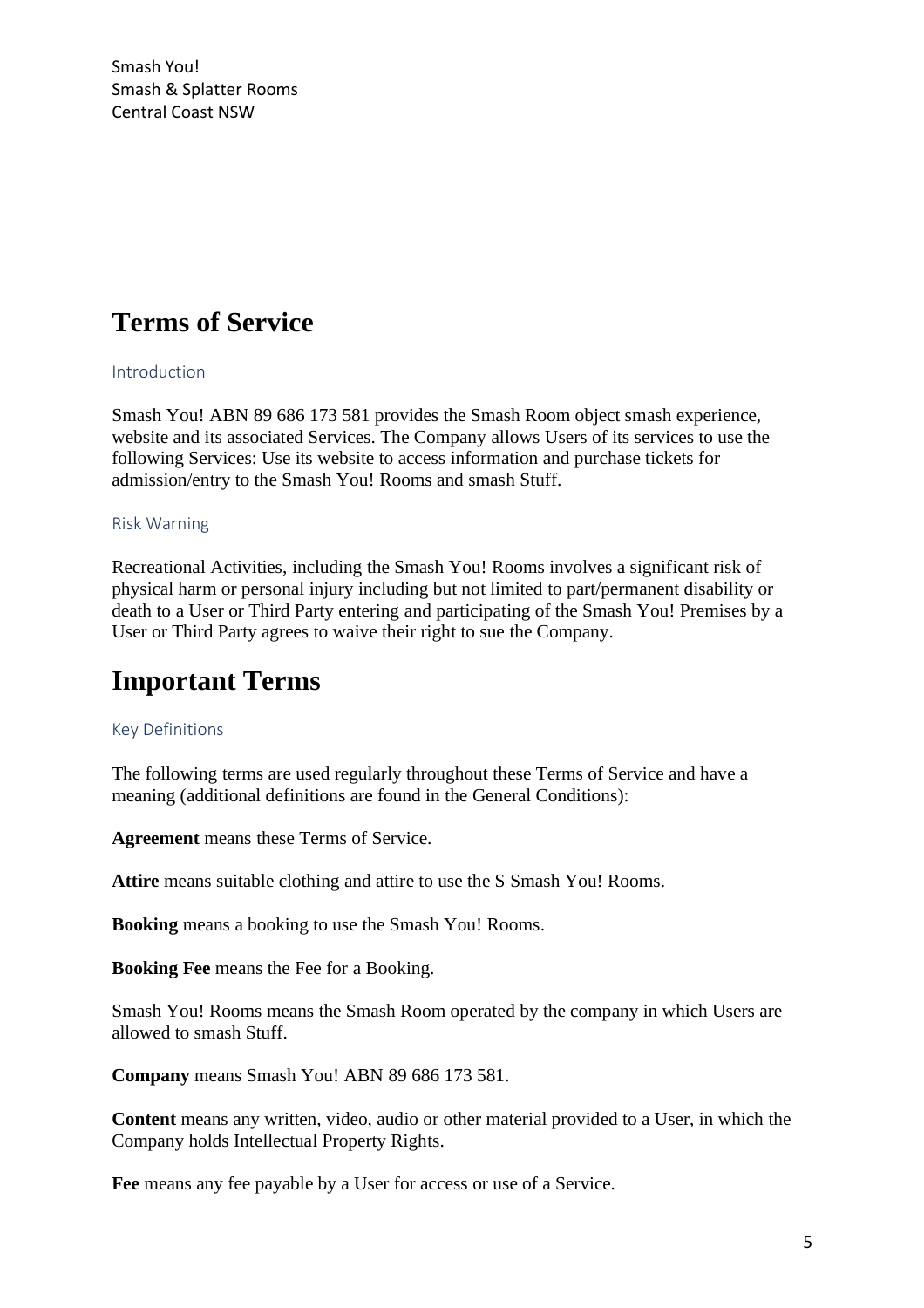**Apparatus** means any object used to smash Stuff, including without limitation, a baseball bat.

**Weapon** means any object used to smash Stuff, including without limitation, a baseball bat.

**Privacy Policy** means Smash You! privacy policy as updated from time-to-time.

**Representative** means an owner, employee, instructor, volunteer or other representative of the Company.

**Service** means any of the following where implied by context: Access to the information, tools and features available via the Site; Use of the S Smash You! Rooms; Providing the User with Stuff; and Any other service provided by the Company to a User.

**Site** means the Company's website accessible at http://www.smashyou.com.au, or any such other URL used by the Company from time-to-time.

**Stuff** means any objects or materials permitted by the Company to be broken in the Smash You! Rooms.

**Third Party** means any person that is not a User.

**User** means any or other user of a Service including but not limited to the customer, patron or visitor.

#### Agreement

This Agreement governs the use of the Site and Services by any User and limits the liability of the Company to any User. This Agreement has specific terms of use (in addition to the General Conditions) that apply to all Users. In addition to any other express or implied consents, by using the Site or any other Service, the User accepts and agrees to the terms of this Agreement.

The user acknowledges having read this Agreement and understands the terms contained within this Agreement.

## Using the Smash You! Room

The User acknowledges that a risk of personal injury is inherent in the use of the Smash You! Rooms.

The Company takes reasonable steps to mitigate the risks and make the Smash You! Rooms experience as safe as possible for each user. However, the User acknowledges that they use the Smash You! Rooms at their own risk.

A maximum of two (2) Users are permitted in the Smash You! Rooms at a time.

In order to qualify to use the Smash You! Rooms, a User must: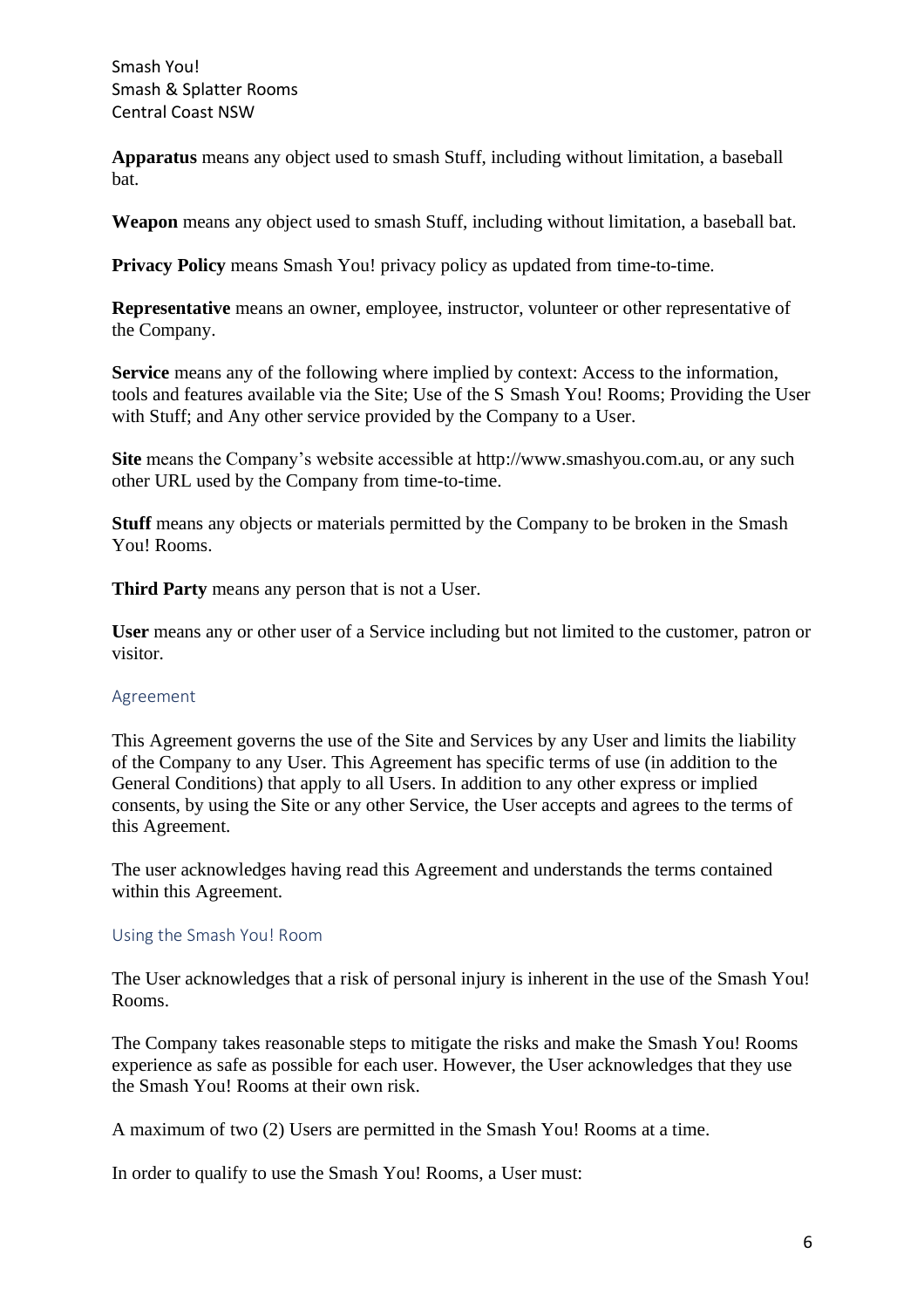- Be over the age of 16 for Smash Room or 8 for Splatter and/or Battlezone
- Be in good health;
- Have no outstanding or untreated injuries;
- Not be under the influence of any drugs:
- Not have excessively consumed alcohol;
- Dressed in suitable Attire (closed in shoes (no heels)
- Cannot be pregnant
- Pay a Booking Fee for use of the Smash You! Rooms

A Booking Fee shall in default include:

The value of one unit of Stuff to be broken by a User in the Smash You! Rooms during a Booking; and The use of any safety equipment or Apparatus provided by the Company for use by the User in the Smash You! Rooms

The Company may allow a User to supply their own Stuff subject to any pricing and additional terms the Company may set from time-to-time as:

Described on the Site; or

Determined by a Representative in their discretion.

The Company may charge the User an additional fee for any additional units of Stuff to be used during a Booking.

Any Stuff supplied by a User must be approved by a Representative prior to the User being allowed to use the Stuff in the Smash You! Rooms.

The User may only break and/or smash Stuff within the Smash You! Rooms, and must not:

Break and/or smash Stuff outside the Smash You! Rooms;

Damage any window, door, wall, light, floor, door handle or any other furniture, fixture or fitting at the premises where the S Smash You! Rooms is located;

Damage anything a Representative specifically states is not Stuff;

Damage any camera equipment present in the Smash You! Rooms;

Use an Apparatus in a threatening manner toward any person;

Deliberately break or damage any Apparatus or safety equipment provided by the Company.

The Company may impose additional safety rules, and rules of conduct specific to a Smash You! Rooms, and any Stuff from time-to-time, which shall apply to each User of a Smash You! Rooms.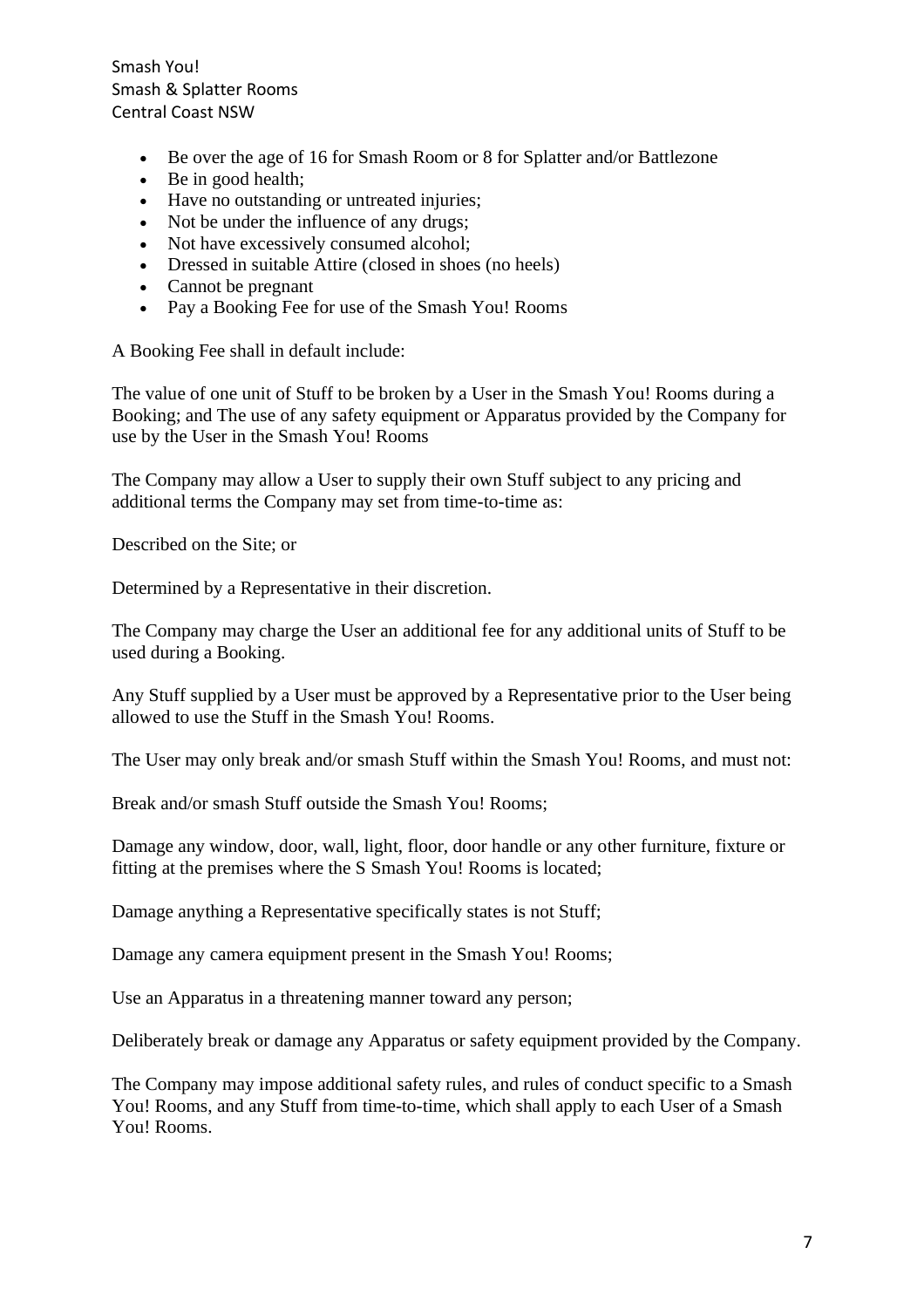No User may use a Smash You! Rooms until the user has completed a safety briefing as required by the Company.

A User must notify a Representative of any health condition that could reasonably affect their ability to safely use the Smash You! Rooms.

The Representative may refuse a User Entry if they determine that the User may be unable to safely use the Smash You! Rooms.

The Company may provide a User denied access to use the Smash You! Rooms for health reasons and a refund at the Company's absolute discretion.

Every User must comply with any direction given by a Representative.

No User may enter the Smash You! Rooms under the influence of drugs or any other substance that may affect the User's ability to safely use the Smash You! Rooms.

A Representative may evict a User from a Smash You! Rooms in the event that the User:

Has failed to follow the reasonable directions of the Representative; or

Presents a hazard to the safety and wellbeing of any person including themselves.

No Stuff whether broken or not may be removed from the Smash You! Rooms, except for any unbroken Stuff the User may have brought with them.

The Company may monitor the Smash You! Rooms to ensure the User's safety and compliance with this Agreement.

The Company will not use any footage recorded of the User in a manner inconsistent with the Privacy Policy, or otherwise without the User's consent.

#### Attire & Safety Equipment

Each User that uses the Smash You! Rooms must wear suitable clothing as directed by the Company, and in default a User's attire must cover the User's full body including:

A full-sleeve top that covers the User's arms to the wrist, and the torso up to the base of the User's neck;

Full length pants, NO dress or skirt;

Fully enclosed shoes. NO heels.

A User must use the safety clothing and equipment provided by the Company.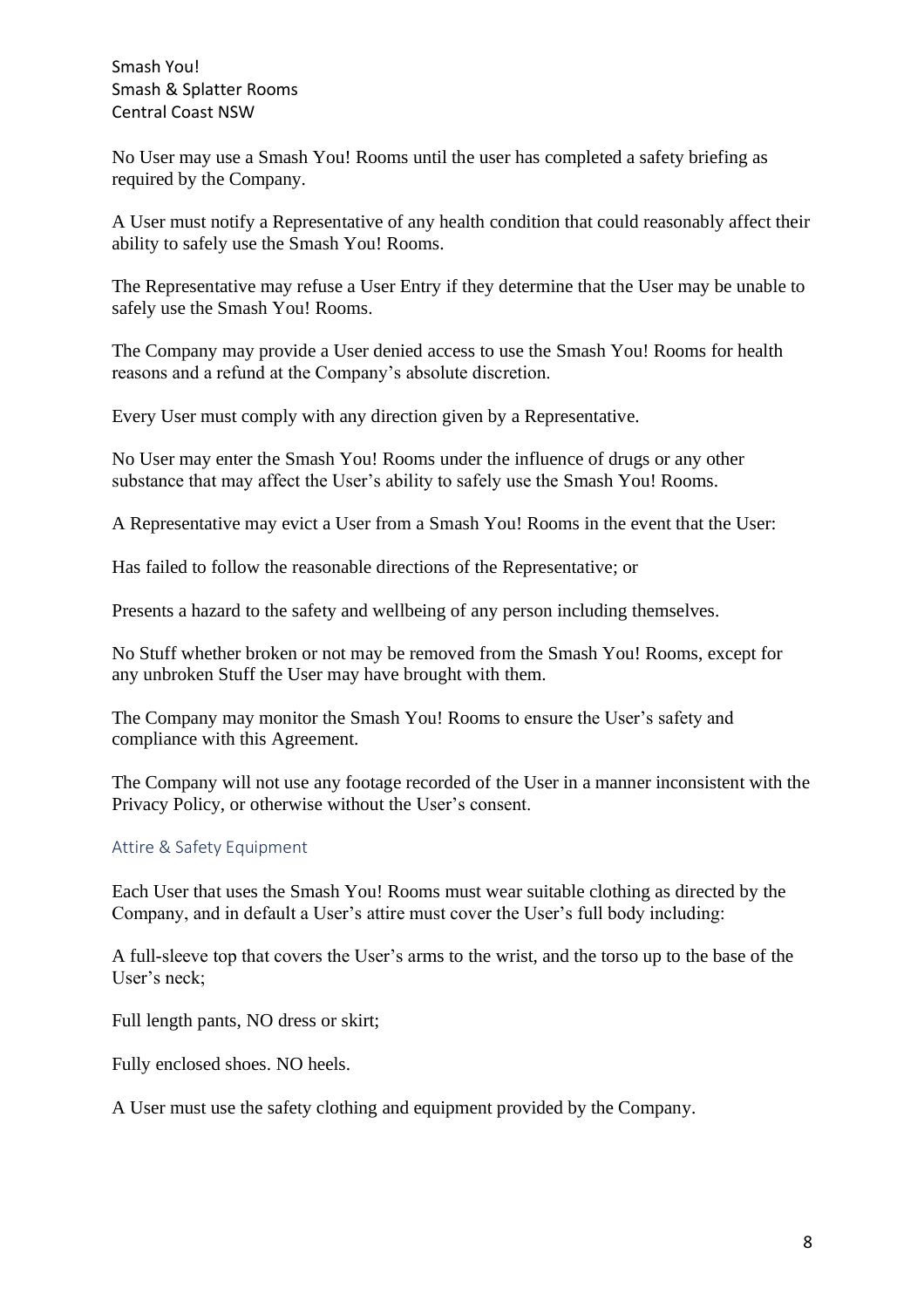#### Bookings

A User must make a Booking prior to using the Smash You! Rooms either via the Site or such other method accepted by the Company from time-to-time.

A Booking Fee shall apply to each Booking and must be paid in advance at the time the Booking is made.

The Company will provide the User with a confirmation for each Booking. If a

User does not receive a Booking confirmation within 24 hours of making payment,

the User should contact the company to ensure their Booking is confirmed.

Each User must arrive not less than 15 minutes prior to the scheduled commencement

of their Booking in order to undertake a compulsory safety briefing and be

fitted out in the safety equipment.

Each User must vacate the Smash You! Rooms promptly at the scheduled end time for their Booking to allow the Company to reset the Smash You! Rooms for the next user.

A User must provide not less than 24 hours' notice of cancellation if the User will be unable to attend their Booking.

The Company shall only provide a refund for Bookings that are cancelled in accordance with these Terms of Service and shall be determined by the Company at the companies absolute discretion.

#### Fees

Fees and Pricing apply as advertised on the Site for the use of each Service, and the terms of those Fees are set out in the General Conditions.

A User shall pay any applicable Fees as directed by the Company, including via:

The Company's payment gateway on the Site;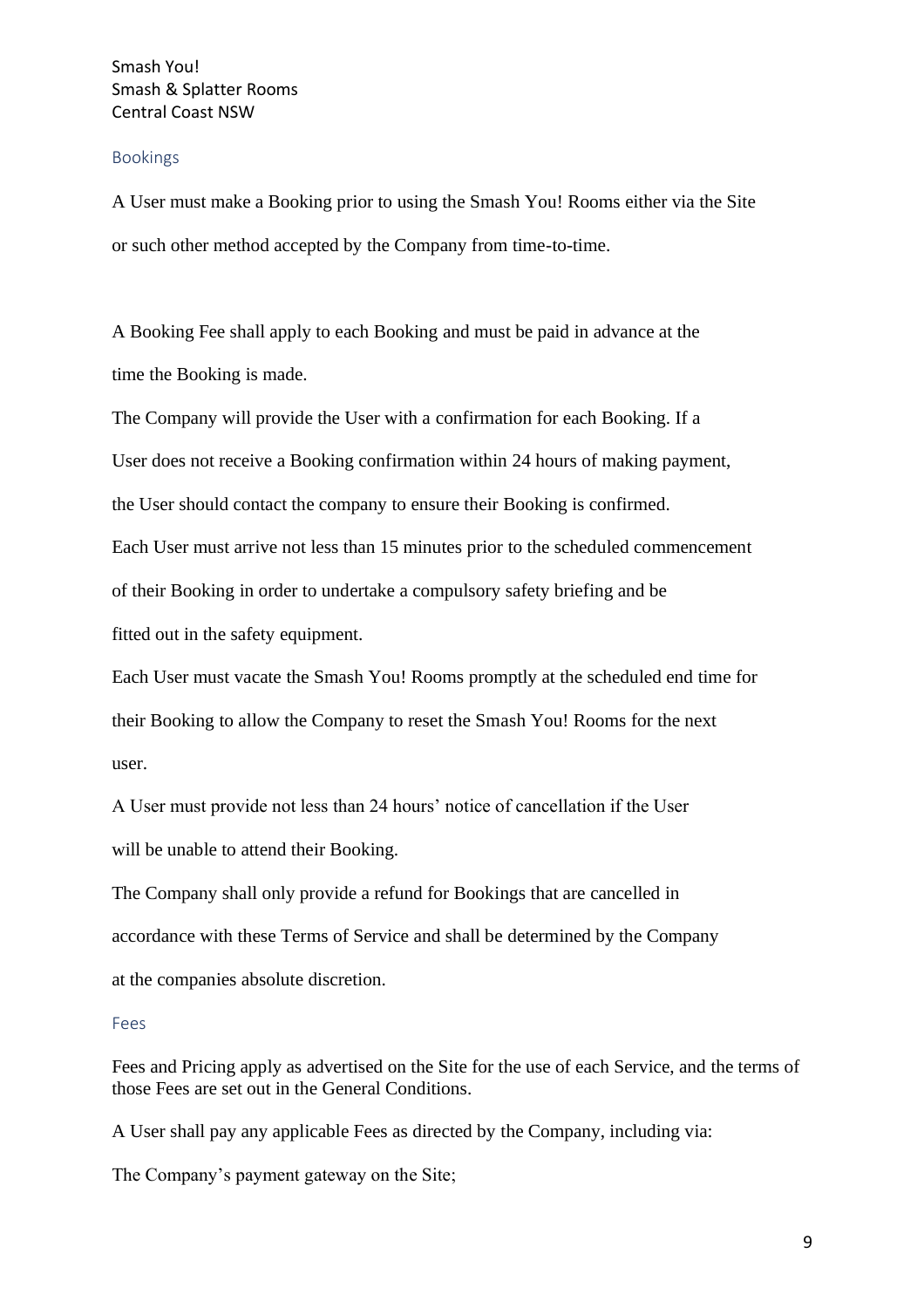At the Company's premises; or

Such other method as directed by the Company from time-to-time.

Notwithstanding any provision of this Agreement to the contrary, no refunds are offered except as required by law.

Cancellations, Rescheduling & No Show

Fees are non-cancellable and/or non-refundable once paid, refunds are only available when required by law.

Rescheduling of an appointment is permitted up to 24 hours before the appointment start time at no extra cost.

Rescheduling an appointment after its start time will incur a minimum \$50 fee.

If rescheduling a no show appointment is not attempted within 24 of the appointment start time a no show fee equal to the booking fee will apply.

## User Terms of Use

Each User agrees and accepts that:

The User is solely responsible for their use of the Smash You! Rooms and each Service, and indentifies the Company in the event that their use causes damage to property, personal injury, death, loss or harm whether direct or consequential to the User, the Company or any Third Party.

Under no circumstance will the Company be liable for any injury, illness, death or damage to property resulting from the Users use of a Service;

The User indemnifies the Company against all costs, claims damages and expenses for any personal injury, death or damage to property caused to the person or property of a Third Party as a result of the User's use of a Service;

The User shall replace or reimburse the Company the value of any Company property that the User damages or destroys that is not Stuff, including without limitation any Apparatus, safety equipment, camera, window, door, wall, light, floor, door handle or any other furniture, fixture or fitting;

The Company may send a User emails, text messages, and/or push notifications regarding the Services and the Company's business from time-to-time;

Any consent made by a User through the Site or via email is valid and binding unless and until revoked by the User, and the Company may rely on a consent made through the Site without any need to further verify the veracity of that consent: